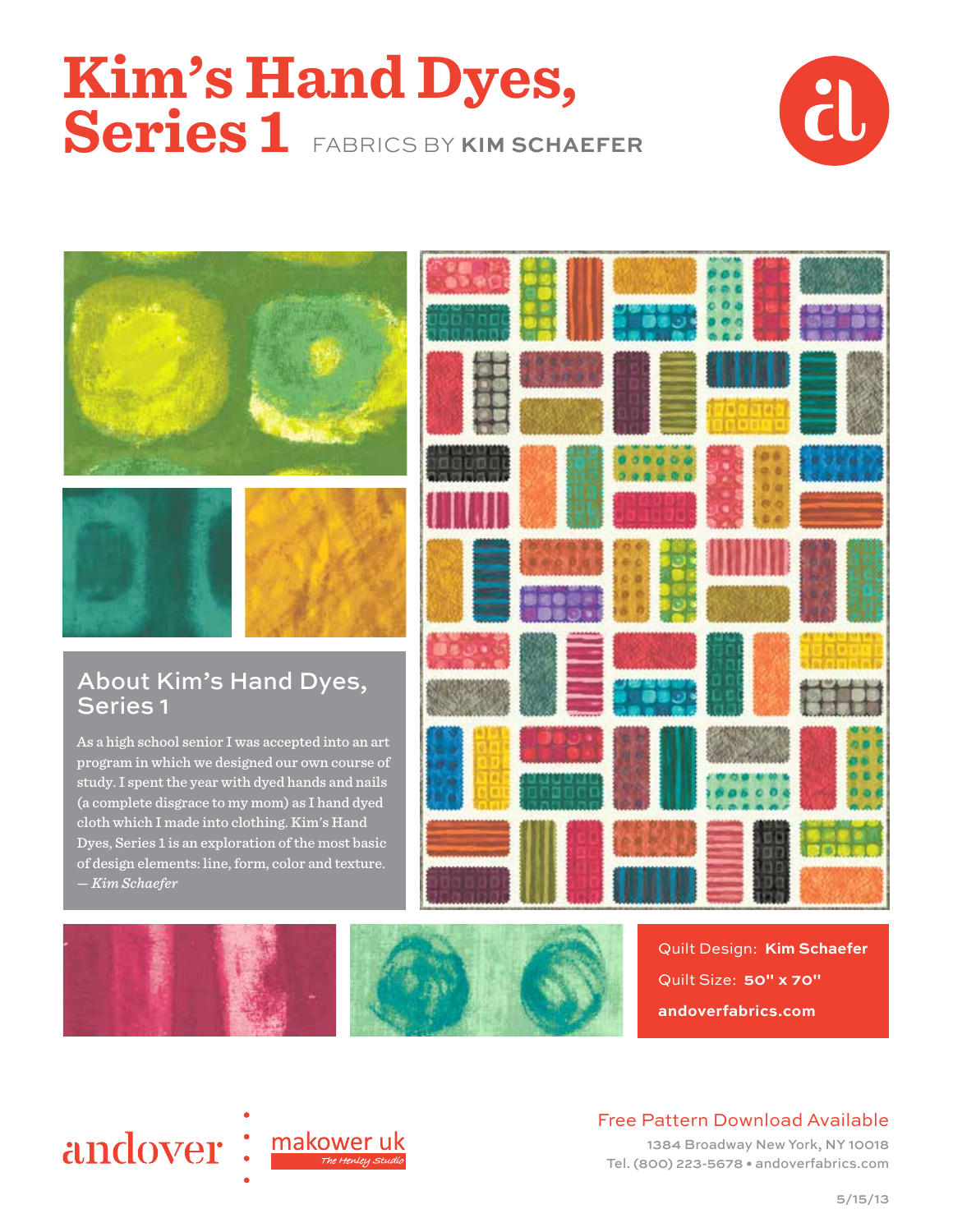### **Kim's Hand Dyes, Series 1 Quilt**

Introducing Andover Fabrics new collection: Kim's Hand Dyes, Series 1 by Kim Schaefer Quilt designed by Kim Schaefer



#### **Fabric Requirements**

|                                     |                      |            | Yardage            | Fabric     |
|-------------------------------------|----------------------|------------|--------------------|------------|
| <b>Fabric A</b><br>block background |                      |            | 3 yards            | 3135-L2    |
| <b>Fabric B</b>                     | blocks, binding      |            | $\frac{3}{4}$ yard | 7176-C     |
| 9 Fat $\frac{1}{8}$ 's              | appliqué             |            | fat 1/8 yard each  |            |
| 7174-E                              | $7174-G$             | 7175-T     | 7175-Y             | $7176 - 0$ |
| $7176 - R$                          | $7177 - P$           | 7178-B     | 7178-0             |            |
| 20 fat $\frac{1}{8}$ 's appliqué    |                      |            | fat 1/8 yard each  |            |
| 7174-B                              | 7174-K               | $7174 - P$ | 7174-Y             | 7175-G     |
| $*7175-K$                           | $7175 - P$           | $7175 - R$ | 7176-T             | 7176-V     |
| 7176-Y                              | $7177 - B$           | $7177 - G$ | $7177 - 0$         | 7177-V     |
| 7177-Y                              | 7178-E               | 7178-G     | 7178-P             | 7178-T     |
| *Backing                            | $3\frac{1}{2}$ yards | $7175 - K$ |                    |            |

#### Quilt finishes 50" x 70" 35 Blocks 10" x 10"

*A modern, multihued palette and unusual prints are the stars of this vibrant quilt. Pinked raw-edge appliqué shapes are stitched to background squares, which join to form the lively geometric structure.*

#### **Cutting Directions**

**Note:** Read assembly directions before cutting patches. All measurements are cut sizes and include  $\frac{1}{4}$ " seam allowances. A fat  $\frac{1}{8}$  is a 9" x 20"-22" cut of fabric. WOF designates the width of fabric from selvedge to selvedge (approximately 42" wide).

**Fabric A** Cut (35) squares  $10\frac{1}{2}$ " x  $10\frac{1}{2}$ "

- **Fabric B** Cut (7) strips  $2\frac{1}{2}$ " x WOF for binding Cut (3) rectangles  $4'' \times 8\frac{1}{2}''$
- **9 Fat 8's** From each:  $Cut(3)$  rectangles  $4''$  x  $8\frac{1}{2}''$
- **20 fat 8's** From each:  $Cut(2)$  rectangles  $4''$  x  $8\frac{1}{2}''$
- **Backing** Cut (2) panels 40" x 58", pieced to fit quilt top with overlap on all sides

### **Making and Assembling the Quilt**

**1.** The cutting above results in a quilt just like the one here. Feel free to cut fewer or more 4" x 81/2" rectangles from each fabric. You need a total of 70 rectangles. You may want to spray starch and press the fabrics before cutting the rectangles to ensure stability and to prevent raveling.

 If you prefer fusible appliqué, press lightweight fusible webbing to the wrong side of each fabric. Prepare the rectangles for rough-edge appliqué as follows.

 Cut each rectangle using a rotary cutter with a pinking blade, or lightly draw the rectangle on the backside of the fabric and cut out with pinking shears. Position a jar lid or glass at each corner of the rectangle and draw a curved line. Pink the corners. Or if you prefer a free-form look, cut the curved corners "by eye." Repeat this with 70 rectangles. Note that the striped prints (7178 fabrics) are cut both crosswise and lengthwise. Refer to the quilt photograph before cutting.

- **2.** Referring to the Quilt Diagram and quilt photo for color placement, position 2 rectangles on each  $10\frac{1}{2}$ " square. The rectangles should be centered from top to bottom and spread about 1" apart in the center. Fuse or pin the rectangles to the background squares.
- **3.** Use a short straight stitch and sew around each rectangle close to the pinked edges. Use contrasting or matching thread colors as you wish.
- **4.** Referring to the Quilt Diagram, arrange and join the blocks in 7 rows of 5 blocks each, rotating blocks so they alternate direction as shown. Join the rows.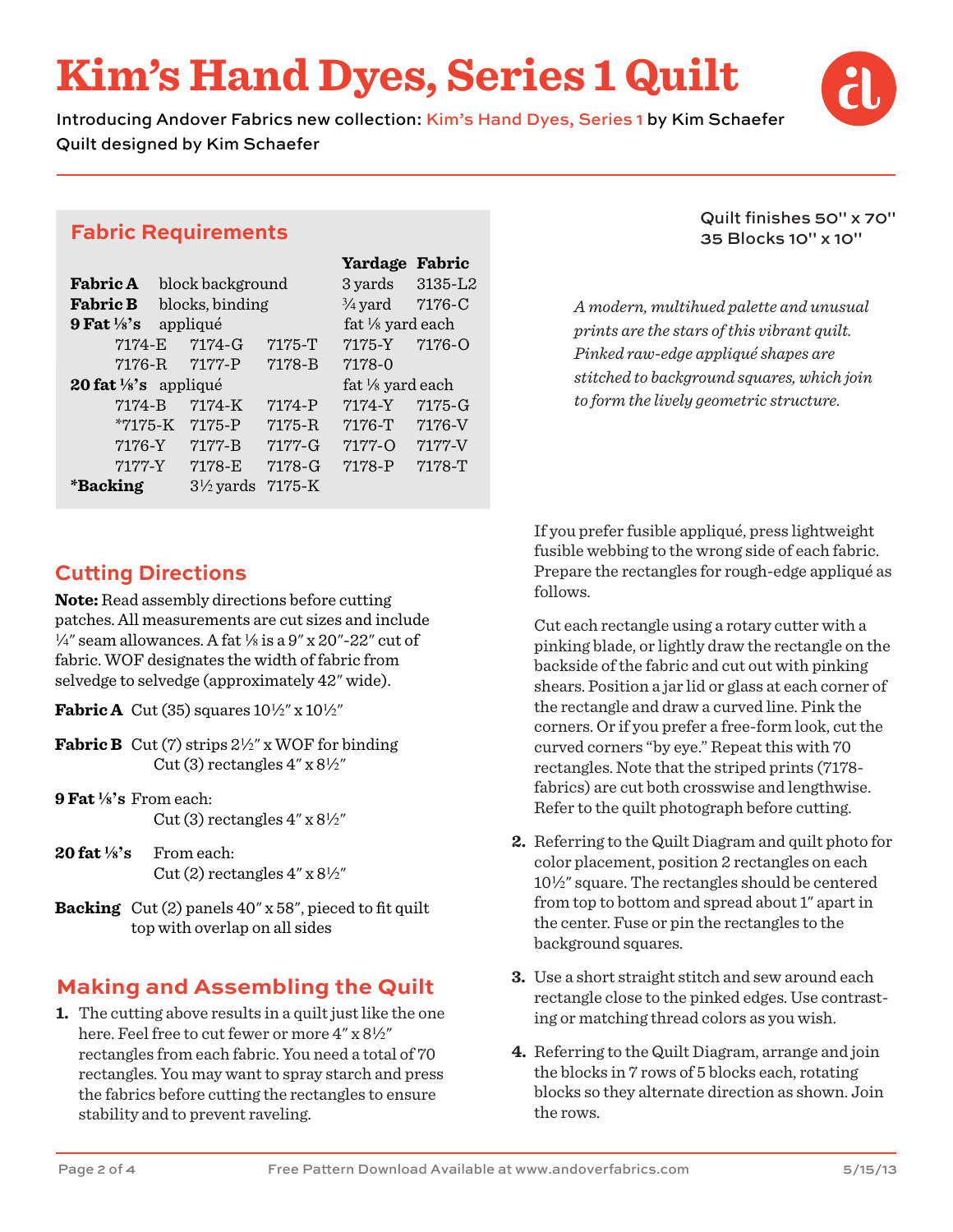#### **Finishing the Quilt**

**5.** Layer the quilt with batting and backing and baste. Quilt in the ditch between blocks. Quilt around the printed motifs in the appliqué patches. Bind to finish the quilt.



**Quilt Diagram**